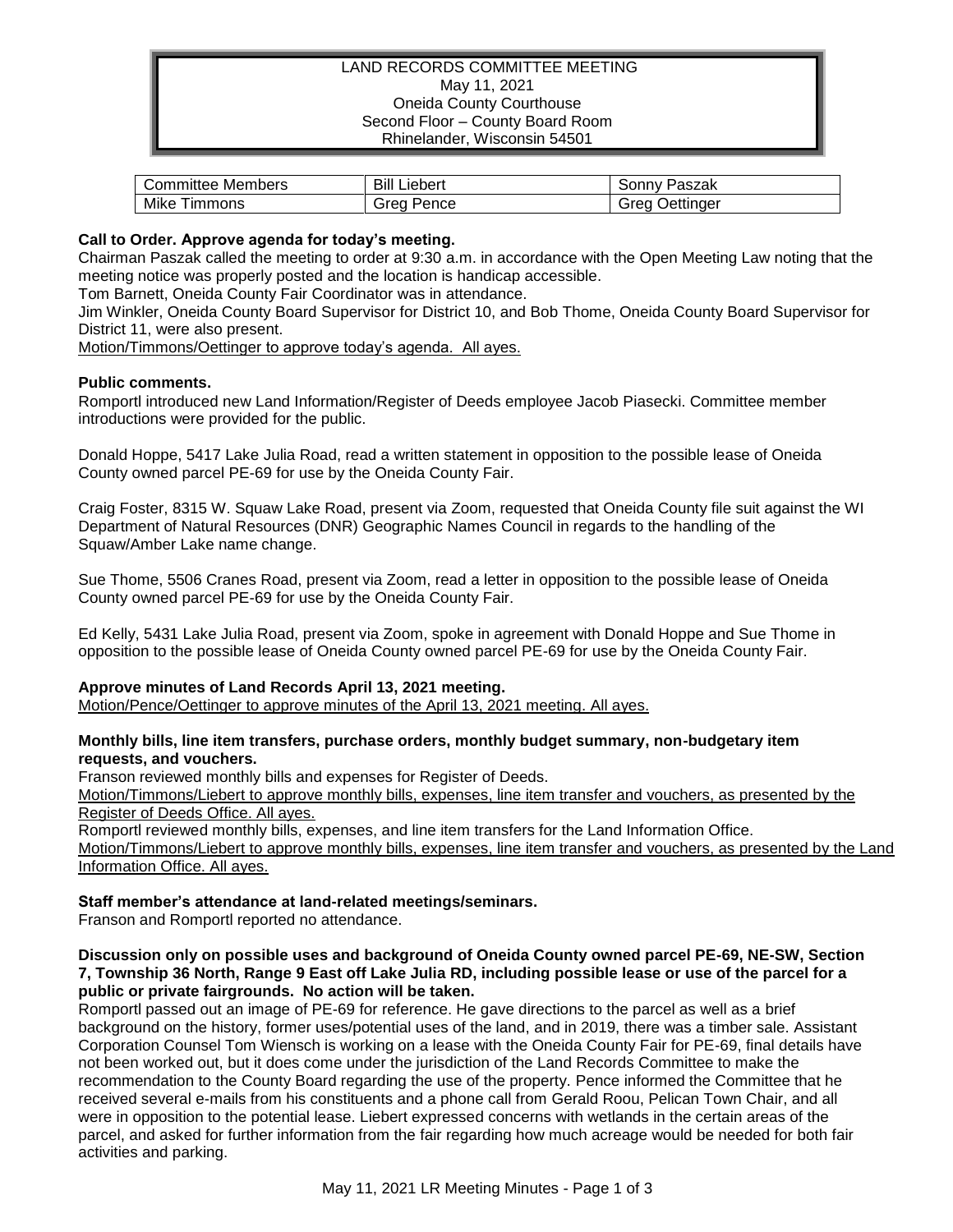Oneida County Fair Coordinator Tom Barnett read a written statement asking for support from Oneida County of a proposed lease of PE-69 to the Oneida County Fair. Mr. Barnett cited the successes of other counties in the area and cited the positive benefits of a fair. They are looking at all options to locate a fair near the County seat with PE-69 being one option. Mr. Barnett would like the Committee to help find a place for the fair if PE-69 does not work. Discussion among the Committee about the agenda item as posted and Corporation Counsel Mike Fugle reminded participants to keep to the topic specifically as it relates to PE-69.

Bob Thome, Oneida County Supervisor for District 11, informed the committee that he has received e-mails from citizens in his district and all are in opposition to the lease of PE-69 to the Oneida County Fair.

Jim Winkler, Oneida County Supervisor for District 10 and liaison to the Oneida County Fair, spoke in support of the lease of PE-69 to be used as fairgrounds. Mr. Winkler referenced PE-69's location, size, and accessibility to support the possible lease for a fair.

Timmons recommend that if the Fair wants to come back with a proposal specific to the use of this property (PE-69) they should request to get back on the agenda.

## **Request by Concerned Residents of Squaw Lake for Oneida County to consider filing a lawsuit against WI Dept of Natural Resources (DNR) Geographic Names Council regarding the Councils approval of changing the name of Squaw Lake, which is partly located in the Town of Minocqua.**

Romportl referenced an e-mail from Craig Foster that asked Oneida County to take the lead in suing the WI DNR Geographic Names Council for failing to follow Oneida County code in the Squaw/Amber Lake name change process. The Geographic Names Council's basis for not following Oneida County's process is that it was not required because it is not a duplicate of a name in the state. Corporation Counsel Fugle explained that the DNR has a valid enough defense to make a lawsuit ineffective. Liebert expressed concerns with the way the situation was handled by the DNR and the precedent it may set. Romportl will ask Mr. Foster to let Oneida County know of any lawsuits or further actions taken. A letter has been drafted to send to the Geographic Name Change Council encouraging the Council to adopt the policy of Oneida County with public hearings and a more transparent process.

Public comment from Jeff Heeren, 8269 W. Squaw Lake Road, who agreed with Mr. Foster's remarks from earlier in the meeting, opposing the DNR's handling of the situation.

## **Request by adjoining landowner(s) listed below to purchase excess county lands adjacent to road(s) and act on resolutions to convey the excess lands:**

a. Kratzke, East End RD, Town of Lynne, part of parcel # LY-417; NE-NE, Section 27, T36N-R4E. Kratzke is a standard request for excess county lands along a road. The Forestry Department reported no concerns. The request is subject to the Town of Lynne's approval.

Motion/Timmons/Paszak to approve the resolution as presented for Kratzke requesting land adjoining East End Road and forward to County Board as a consent agenda item. All ayes.

b. Wiezbinski, County D, Town of Newbold, part of new parcel # NE-1296-1, NE-SE, Section 27, T39N-R8E. Romportl gave a brief background on the parcel and request. The Highway Department will be asked if they want 50 feet for the county road or just 33 feet for the centerline. Ms. Wiebinski would like the committee to consider 33 feet instead of 50.

Motion/Liebert/Oettinger to wait to take action until the decision is made by the Highway Department. All ayes.

#### **Wisconsin Public Service request for easement for electric and gas service at 3375 Airport RD over City/County owned land, parcel # RH-9011-0500 in the City of Rhinelander, part of GL 2, Section 11, Township 36 North, Range 8 East.**

Romportl presented a resolution which is a similar easement request as one from June of 2020 that the Land Records Committee and County Board granted to WPS at no charge as it benefitted both the County and the City of Rhinelander who own the Airport. The Airport supports this request.

Motion/Timmons/Oettinger to approve resolution and forward to the County Board as a consent agenda item. All ayes.

## **Resolution for WisDOT Real Estate proposed acquisitions of county owned lands for Project ID: 9261-07-20 Highway 32 in Section 24, Township 38 North, Range 11 East, part of parcel number TL-681-1.**

Romportl presented a resolution for WisDot Real Estate to acquire an easement over County property. At the last meeting David from Right of Way Professionals Inc. proposed \$700 to acquire the property and Committee agreed. Motion/Pence/Oettinger to approve resolution and forward to the County Board as a consent agenda item. All ayes.